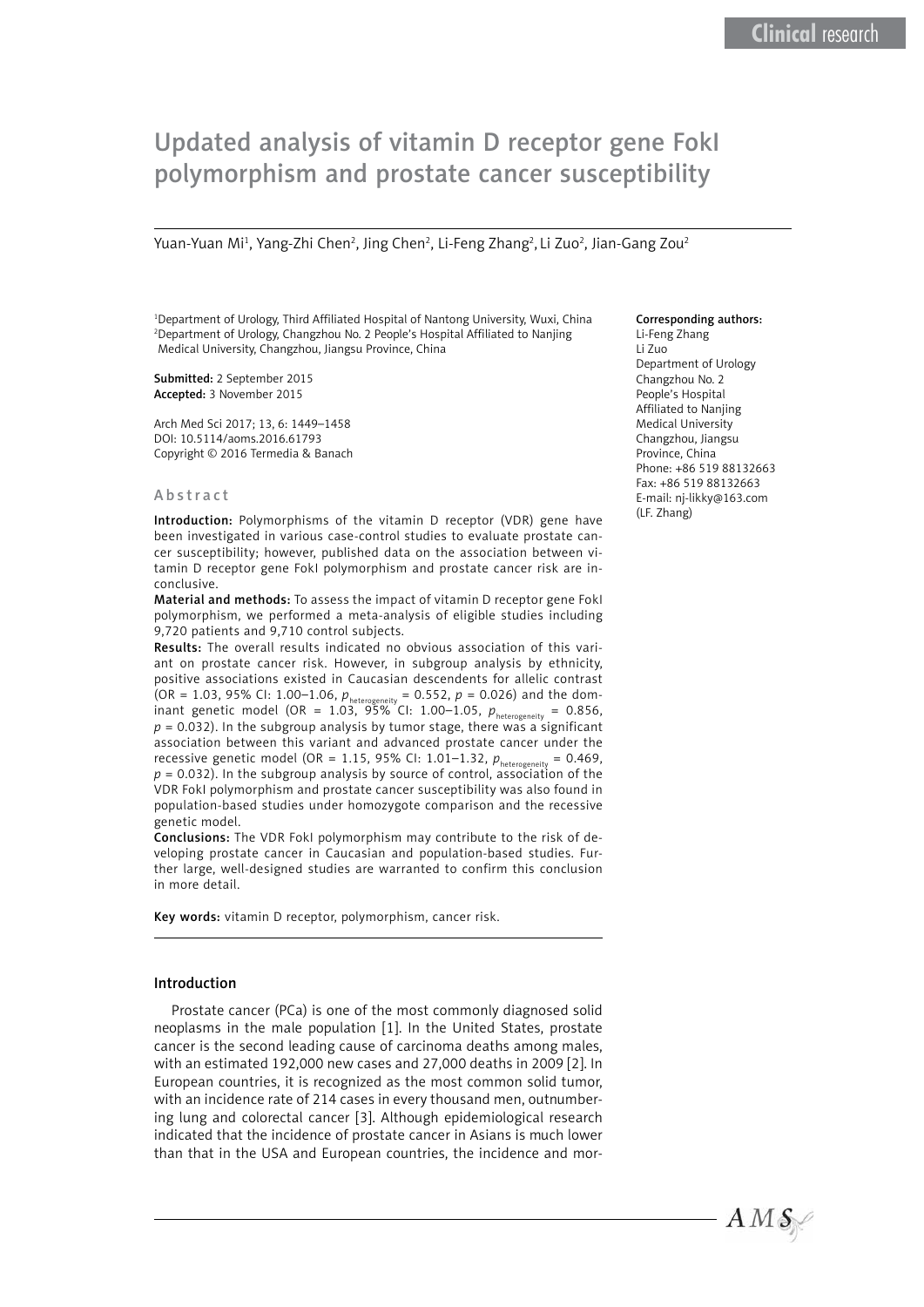tality rate of this disease have rapidly increased among Chinese men [4, 5]. Data from the Global Estimates of Cancer indicated that the age standardized incidence rate of PCa in China was 4.3 per 10,000 males in 2008 [6]. With the improvement of diagnostic techniques and the aging of the population, morbidity and mortality of PCa show an increasing trend. So far, many factors including lifestyle, environment and race have been demonstrated as possible contributors to the risk of PCa [1]. However, the etiology of PCa remains unclear for the reason that a complex interplay between genetic and environmental factors is involved in the development and occurrence of PCa.

The human vitamin D receptor (VDR), located on chromosome 12q12–q14, is a nuclear receptor gene with 75 kb and consists of 11 exons and 11 introns [7]. VDR acts as a ligand-dependent transcriptional factor found in various types of tissues (including the prostate) by the interaction with vitamin D [8]. It has been found that 1,25-dihydroxyvitamin D<sub>3</sub> [1,25(OH)<sub>2</sub>D<sub>3</sub>], the active form of vitamin D, could enhance immune regulation, promote cell differentiation and inhibit tumor invasion and metastasis via the biological effects mediated by VDR in the prostate [9–11]. Therefore, a less active VDR could be associated with either a more aggressive disease or increased susceptibility to cancer risk [12]. Studies have shown that several single-nucleotide polymorphisms (SNPs) of VDR, which potentially affect the receptor binding of 1,25(OH) $_{2}$ D $_{3}$ , may influence vitamin D biological activity and confer susceptibility to prostate cancer [13]. Among them, the most commonly studied SNP is the restriction fragment length polymorphism of FokI, which is detected by the endonuclease FokI. The FokI located on the coding region (exon 2) of the VDR gene results in production of a VDR protein three amino acids longer [14].

A number of epidemiological studies have been carried out to explore the association between VDR FokI polymorphism and prostate cancer risk. However, the results of these studies remain controversial rather than conclusive, possibly because of conflicting results from different case-control studies. In 2006, Berndt and his group [15] performed a meta-analysis and found no statistically significant association between the FokI polymorphism and PCa risk. Ever since, new studies have provided additional data correlating with the VDR variants. Therefore, in this meta-analysis, the most up-to-date accumulated data from all eligible studies published were utilized to obtain a summary result of the association between the VDR FokI polymorphism and PCa susceptibility [16–36].

# Material and methods

# Search strategy and identification of relevant studies

PubMed, Web of Science and Embase database searches were carried out using the following terms: 'vitamin D receptor' or 'VDR', 'prostate cancer' and 'polymorphism' or 'variant' (last search updated on August 25, 2015). References of the relevant paper and retrieved articles were also identified by a manual search. Eligible studies had to meet all the following inclusion criteria: (a) uses an unrelated case-control design; (b) includes available genotype frequencies; (c) research published in English; (d) provides sufficient data to calculate the odds ratio (OR) with 95% confidence interval (CI).

## Data extraction and quality assessment

Data were collected on the genotype of VDR FokI according to prostate cancer. For each publication, the data extraction was carried out by two of the investigators independently according to the inclusion criteria above. Disagreement was to be resolved through a discussion between two authors. If they could not reach a consensus, the problem was to be discussed comprehensively by all investigators. Furthermore, eligible studies containing information about clinical stage of PCa were divided into two groups: localized and advanced (including cases with bone metastasis). Information from enrolled studies was extracted as below: first author's name, year of publication, ethnicity of subjects, sources of controls, sample size in cases and controls, number of cases and controls with wild type and variant allele, and *p*-value for Hardy-Weinberg Equilibrium (HWE).

## Statistical analysis

Odds ratios (ORs) with 95% CIs were used to assess the strength of association between the polymorphism in VDR FokI and prostate cancer risk. Five genetic contrasts were used to evaluate the association: allelic contrast (f allele vs. F allele), homozygote comparison (ff vs. FF), heterozygote comparison (Ff vs. FF), dominant genetic model (ff + Ff vs. FF) and recessive genetic model (ff vs. Ff + FF). Stratified analyses were performed by ethnicity and source of controls (hospital-based, population-based and benign prostatic hyperplasia (BPH) based). The pooled ORs for the risk were calculated using the random effects model and fixed effects model. Heterogeneity assumption was assessed by the  $\chi^2$ -based Q test among the studies. The data were evaluated using random-effects models (the DerSimonian and Laird method) [37] in the presence of heterogeneity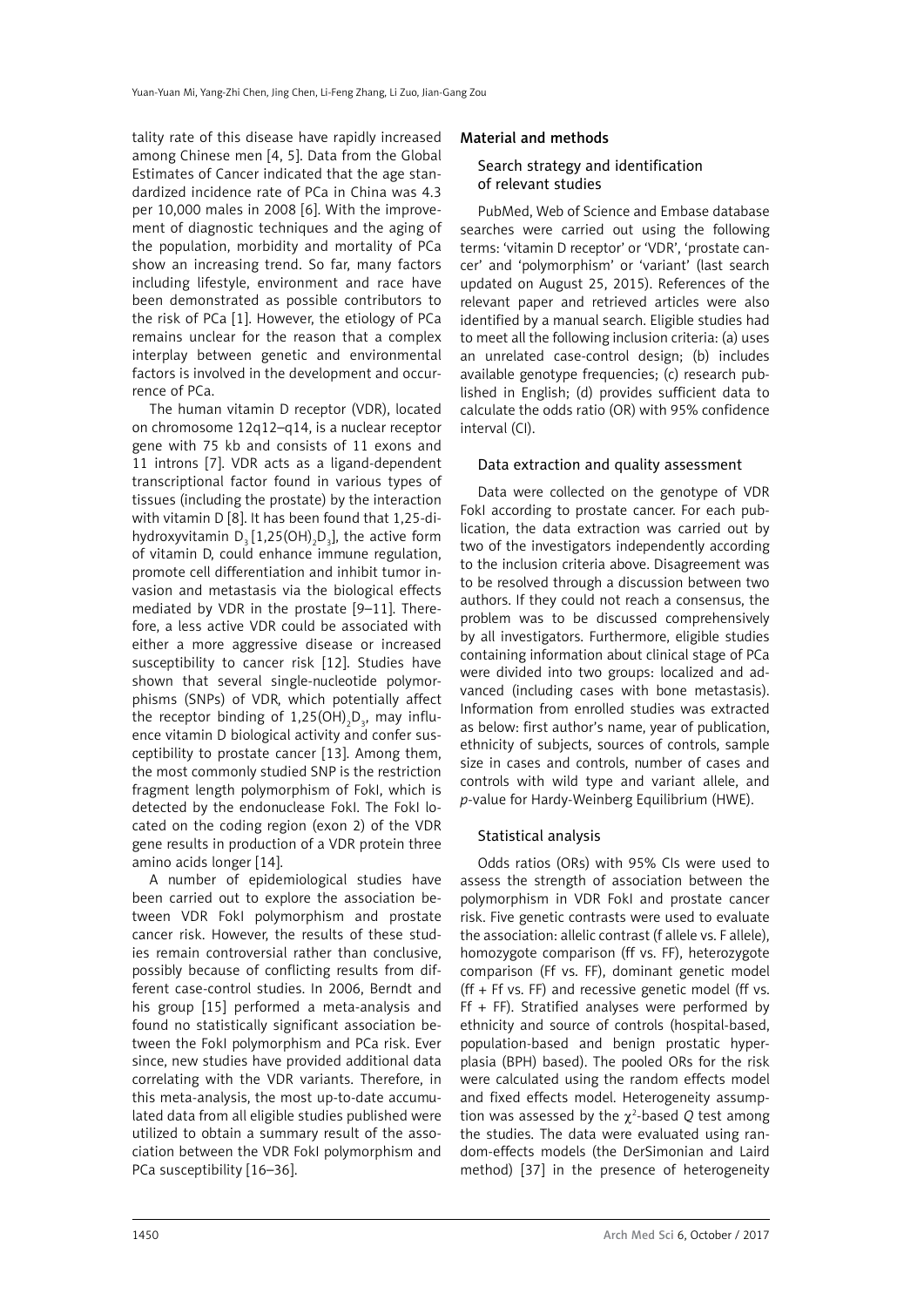(*p* < 0.05) and fixed-effects (the Mantel-Haenszel method) models [38] were performed in the absence of heterogeneity (*p* > 0.05). The HWE was calculated by the Pearson  $\chi^2$  test for goodness of fit. The *Z*-test was performed to evaluate the statistical significance of the summary OR; a *p-*value of < 0.05 was considered significant. The statistic of  $l^2$  was also used to test the heterogeneity, with *I*<sup>2</sup> > 75%, 25–75% and < 25% to represent high, moderate and low degree of inconsistency, respectively. Significance of the intercept was determined by the *t*-test as suggested by Egger ( $p < 0.01$  represents a statistically significant publication bias) [39]. All the statistical analyses were conducted using STATA version 10.0 (Stata Corporation, College Station, TX).

## Results

#### Study characteristics

A total of 21 articles (including 25 case-control studies) that met all the inclusion criteria were enrolled in our study (Figure 1). Characteristics of the eligible studies are summarized in Table I. In general, 9,720 prostate cancer patients and 9,710 control subjects concerning the VDR FokI polymorphism were assessed. In the subgroup of ethnicity, 14 were carried out in Caucasian descendents, three were in Asian descendents, three studies were in Arabians and three in African-Americans. Only one article was in Spanish descendents. Hospital-based controls were carried out in 18 of these studies. The classical genotyping method called polymerase chain reaction-restriction fragment length polymorphism (RFLP) was used in 13 comparisons. Five studies performed TaqMan real-time polymerase chain reaction (PCR).

## Quantitative synthesis

When all the eligible studies were pooled into the meta-analysis (Table II), no obvious association was observed in the overall analysis between prostate cancer risk and the VDR FokI variant genotypes: allelic comparison (random-effects OR = 1.02, 95% CI: 0.96-1.10,  $p_{heterogeneity}$  < 0.001, *p* = 0.498, *I* 2 = 56.6) (Figure 2), homozygote comparison (random-effects OR = 1.08, 95% CI: 0.95– 1.03,  $p_{heterogeneity} = 0.020$ ,  $p = 0.216$ ,  $l^2 = 40.3$ ), heterozygote comparison (random-effects OR = 1.06, 95% CI: 0.97–1.17,  $p_{heterogeneity} = 0.002$ ,  $p = 0.211$ ,  $I^2$  = 50.7), dominant genetic model (random-effects OR = 1.05, 95% CI: 0.95-1.16,  $p_{\text{heterogeneity}}$  $\langle 0.001, p = 0.326, l^2 = 57.0 \rangle$  and the recessive genetic model (fixed-effects OR = 1.03, 95% CI: 0.96–1.11,  $p_{heterogeneity} = 0.280$ ,  $p = 0.406$ ,  $l^2 = 12.8$ ). However, in the subgroup analysis by ethnicity, positive associations between VDR FokI polymorphism and prostate cancer risk were found in Caucasian descendents for allelic contrast (fixed-OR = 1.03, 95% CI: 1.00–1.06,  $P_{heterogeneity}$  = 0.552,  $p =$ 0.026,  $l^2 = 0$ ) (Figure 3) and the dominant genetic model (fixed-effects OR = 1.03, 95% CI: 1.00–1.05,  $p_{\text{heterogeneity}} = 0.856, p = 0.032, l^2 = 0$ , but not in Asian descendents (allelic comparison fixed-effects OR = 0.97, 95% CI: 0.90–1.04,  $p_{\text{heterogeneity}} =$ 0.536,  $p = 0.352$ ,  $l^2 = 0$ ), Arabians (allelic comparison random-effects OR = 0.64, 95% CI: 0.37–1.11,  $p_{\text{heterogeneity}} = 0.036, p = 0.114, l^2 = 69.8$  or African-Americans (allelic comparison fixed-effects OR = 0.92, 95% CI: 0.71–1.18,  $p_{heterogeneity} = 0.151$ ,  $p = 0.500$ ,  $l^2 = 47.2$ ). In the subgroup analysis by tumor stage, there was a significant association between this variant and advanced prostate cancer under the recessive genetic model (fixed-effects OR = 1.15, 95% CI: 1.01-1.32,  $p_{\text{heterogeneity}} =$ 0.469,  $p = 0.032$ ,  $l^2 = 0$ ) (Figure 4). Furthermore, a significant association between the VDR FokI polymorphism and prostate cancer was also found in population-based studies under homozygote comparison (random-effects  $OR = 1.12$ , 95% CI: 1.03–1.23,  $p_{heterogeneity} = 0.143$ ,  $p = 0.010$ ,  $I^2$  = 26.7) (Figure 5) and the recessive genetic model (fixed-effects OR = 1.09, 95% CI: 1.01–1.17,  $p_{\text{heterogeneity}} = 0.669, p = 0.034, l^2 = 0$ , with no association among hospital-based studies (homozygote comparison: fixed-effects OR = 0.85, 95% CI: 0.65–1.11,  $p_{heterogeneity} = 0.090$ ,  $p = 0.223$ ,  $l^2 = 50.3$ ; recessive genetic model: fixed-effects OR = 0.83, 95% CI: 0.64–1.07,  $p_{heterogeneity} = 0.194$ ,  $p = 0.155$ ,  $I^2$  = 34.1) and BPH based studies in homozygote



Figure 1. Study flow chart for the process of selecting the enrolled studies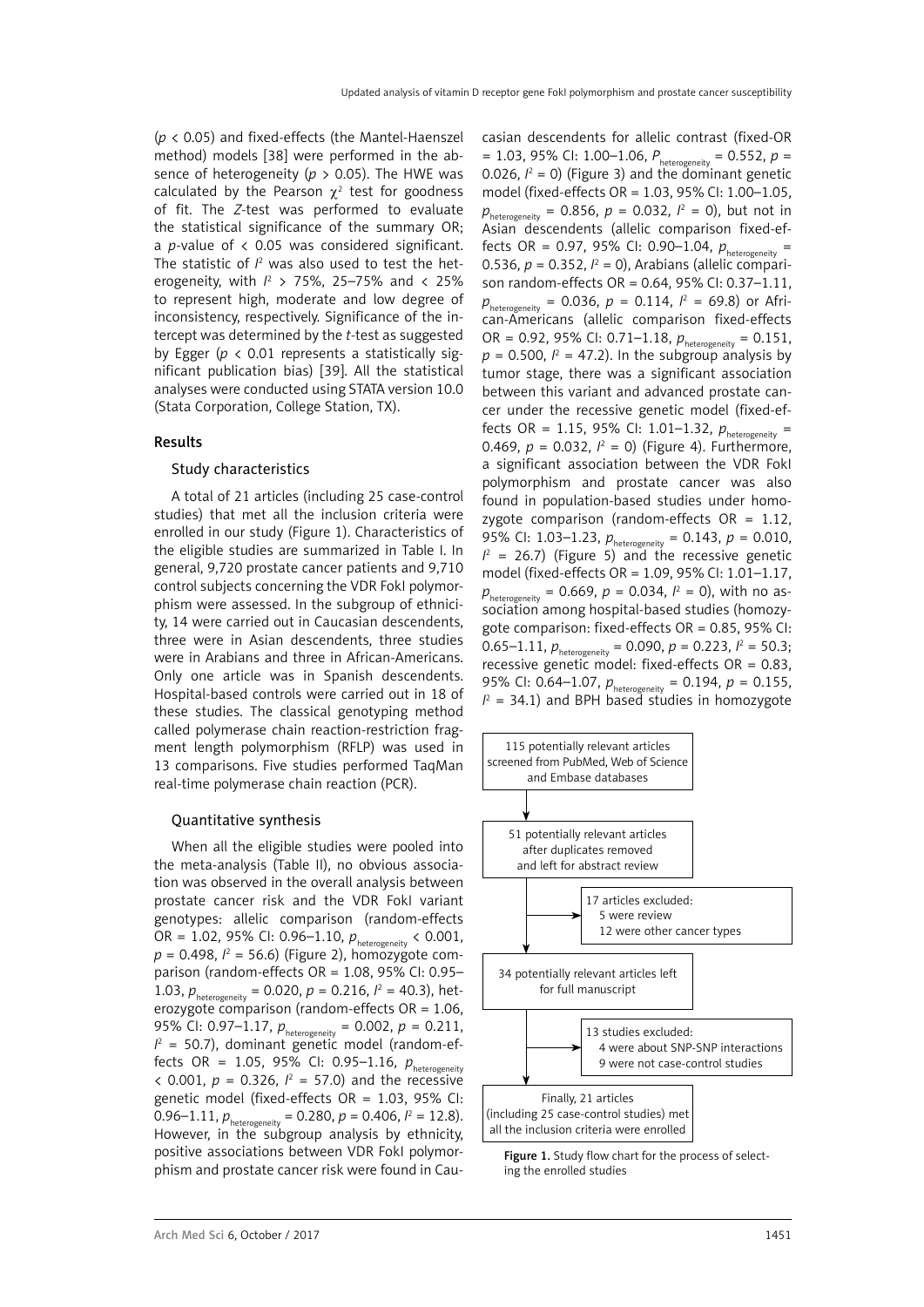| First author  | Year | Ethnicity        | ce of control<br>Sour | Genotyping     |                 |                | Sample size of case |                 |                 |          | Sample size of control |       | $P_{\text{\tiny HWE}}$ | Frequency  |
|---------------|------|------------------|-----------------------|----------------|-----------------|----------------|---------------------|-----------------|-----------------|----------|------------------------|-------|------------------------|------------|
|               |      |                  |                       |                | ⊭               | ₩              | 岀                   | Total           | ⊭               | ₩        | 岀                      | Total |                        | of fallele |
| Correa        | 1999 | Caucasian        | Population-based      | PCR-RFLP       | $\overline{a}$  | 58             | 50                  | 118             | $\sigma$        | 42       | 38                     | 89    | 0.598                  | 0.337      |
| Chokkalingam  | 2001 | Asian            | pital-based<br>Нos    | PCR-RFLP       | $\overline{4}$  | 95             | 51                  | 187             | 62              | 153      | 87                     | 302   | 0.725                  | 0.459      |
| Tayeb         | 2004 | Caucasian        | Population-based      | PCR-RFLP       | $\sim$          | $\overline{C}$ | 16                  | 28              | $\Box$          | 24       | 21                     | 56    | 0.391                  | 0.411      |
| Oakley-Girvan | 2004 | Caucasian        | lation-based<br>Popu  | PCR-RFLP       | 27              | 120            | 85                  | 232             | 26              | 77       | 68                     | 171   | 0.586                  | 0.377      |
| Oakley-Girvan | 2004 | African-American | Population-based      | PCR-RFLP       | 4               | 25             | 84                  | 113             | 5               | 42       | 74                     | 121   | 0.752                  | 0.215      |
| Bodiwala      | 2004 | Caucasian        | BPH-based             | PCR-RFLP       | SO              | 163            | 145                 | 368             | 35              | 100      | 108                    | 243   | 0.137                  | 0.350      |
| Cheteri       | 2004 | Caucasian        | Population-based      | PCR-RFLP       | 101             | 247            | 204                 | 552             | $80$            | 234      | 207                    | 521   | 0.305                  | 0.378      |
| Mishra        | 2005 | Arabian          | pital-based<br>Hos    | PCR-RFLP       | S               | 45             | 78                  | 128             | 16              | 69       | 62                     | 147   | 0.622                  | 0.344      |
| John          | 2005 | Caucasian        | Population-based      | PCR-RFLP       | 69              | 203            | 153                 | 425             | 57              | 209      | 171                    | 437   | 0.581                  | 0.370      |
| Hayes         | 2005 | Caucasian        | Population-based      | DGGE           | 112             | 359            | 340                 | 811             | 98              | 322      | 293                    | 713   | 0.526                  | 0.363      |
| Cicek         | 2006 | Mixed            | Population-based      | PCR-RFLP       | $\overline{71}$ | 191            | 77                  | 339             | 77              | 202      | 200                    | 479   | 0.034                  | 0.372      |
| Huang         | 2006 | Asian            | pital-based<br>Нos    | PCR-RFLP       | 87              | 204            | 125                 | 416             | 119             | 248      | 135                    | 502   | 0.806                  | 0.484      |
| Rukin         | 2007 | Caucasian        | BPH-based             | Pyrosequencing | 166             | 203            | $\overline{6}$      | 430             | 135             | 141      | 44                     | 320   | 0.461                  | 0.642      |
| Mikhak        | 2007 | Caucasian        | Population-based      | Taqman         | 101             | 337            | 232                 | 670             | 108             | 310      | 255                    | 673   | 0.398                  | 0.391      |
| 口             | 2007 | Caucasian        | Population-based      | PCR-RFLP       | 152             | 475            | 383                 | 1010            | 206             | 655      | 571                    | 1432  | 0.413                  | 0.373      |
| Holick        | 2007 | Caucasian        | Population-based      | SNPlex assay   | 100             | 261            | 222                 | 583             | 85              | 245      | 222                    | 552   | 0.204                  | 0.376      |
| Torkko        | 2008 | Spanish          | Population-based      | Taqman         | 26              | 70             | 45                  | 141             | 57              | 125      | $\overline{91}$        | 273   | 0.249                  | 0.438      |
| Torkko        | 2008 | Caucasian        | Population-based      | Taqman         | 67              | 209            | 168                 | 444             | 63              | 227      | 198                    | 488   | 0.87                   | 0.362      |
| $\frac{1}{2}$ | 2009 | African-American | lation-based<br>Popu  | SNPlex assay   | $\sim$          | 48             | 65                  | 115             | 4               | 24       | 39                     | 67    | 0.904                  | 0.239      |
| Hot           | 2009 | Caucasian        | Population-based      | SNPlex assay   | 108             | 335            | 262                 | 705             | 101             | 352      | 263                    | 716   | 0.332                  | 0.387      |
| Bai           | 2009 | Asian            | pital-based<br>Hos    | PCR-RFLP       | 26              | 63             | 33                  | 122             | 37              | 55       | 38                     | 130   | 0.08                   | 0.496      |
| Rowland       | 2013 | African-American | Population-based      | Taqman         | 24              | 161            | 236                 | 421             | $\overline{10}$ | $\infty$ | 134                    | 234   | 0.287                  | 0.235      |
| Rowland       | 2013 | Caucasian        | Population-based      | Taqman         | 93              | 598            | 406                 | 1197            | 112             | 413      | 311                    | 836   | 0.171                  | 0.381      |
| Yousaf        | 2014 | Arabian          | pital-based<br>ŠСН    | PCR-RFLP       | $\sim$          | $\circ$        | 39                  | $\overline{41}$ | 13              | $\circ$  | 95                     | 108   | $\circ$                | 0.120      |
| Atoum         | 2015 | Arabian          | Population-based      | PCR            | 10              | 76             | 38                  | 124             | $\circ$         | 66       | 28                     | 100   | $\circ$                | 0.390      |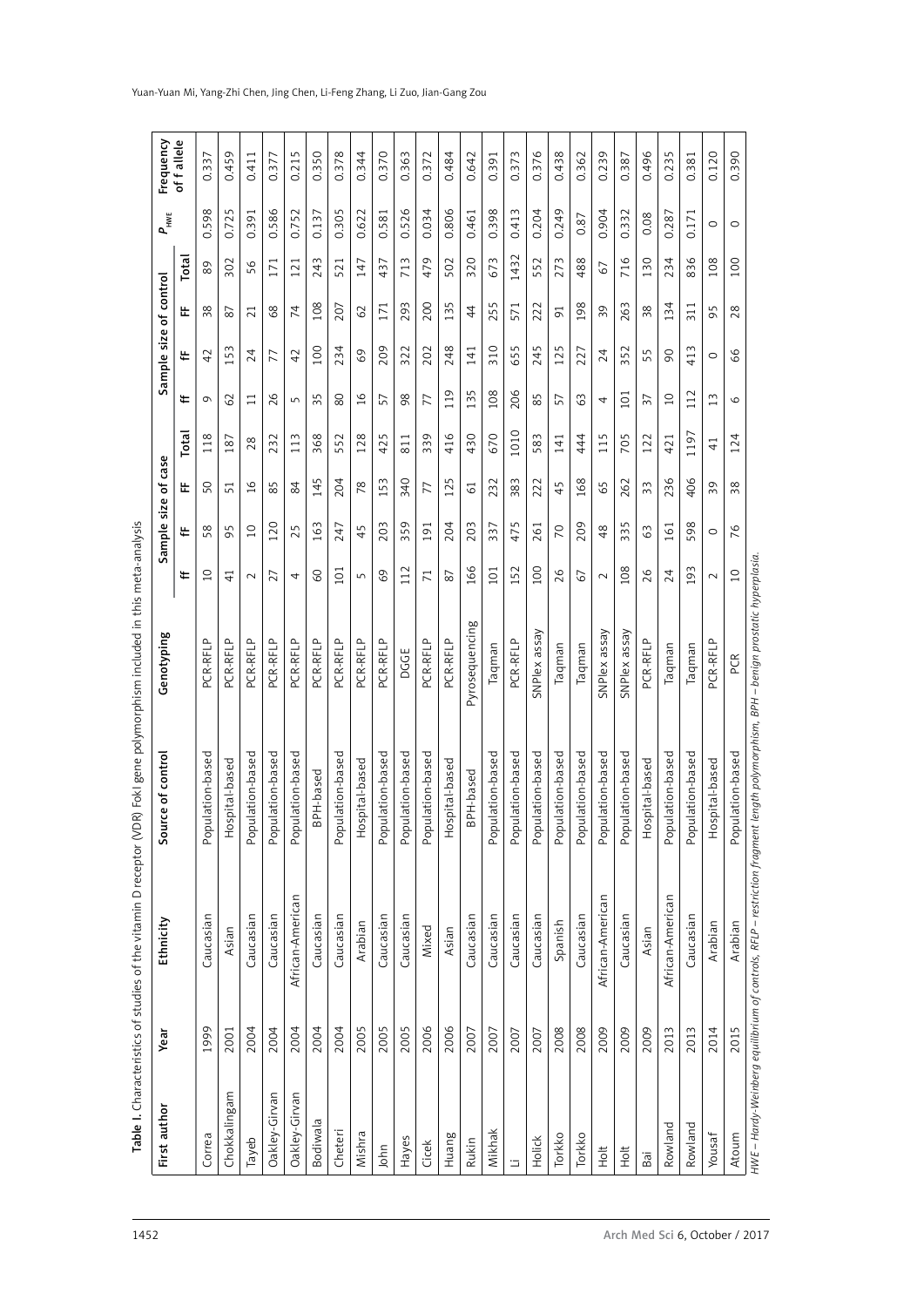| $1.12(1.03 - 1.23)$<br>$0.89(0.42 - 1.86)$<br>$0.85(0.65 - 1.11)$<br>$(0.95 - 1.03)$<br>$1.06(1.00 - 1.13)$<br>0.93 (0.80-1.08)<br>$0.54(0.21 - 1.39)$<br>$2.40(1.58 - 3.63)$<br>$0.92(0.51 - 1.16)$<br>OR (95% CI)<br>1.08<br>56.6<br>46.3<br>69.8<br>47.2<br>65.1<br>$\tilde{a}$<br>$\circ$<br>$\circ$<br>$\mathsf{I}$<br>L<br>(0.001)<br>0.026<br>0.888<br>0.498<br>0.352<br>0.114<br>0.100<br>0.051<br>0.50<br>σ<br>(0.001)<br>0.017 <sup>c</sup><br>$0.552^{c}$<br>0.536c<br>$0.151^c$<br>0.036<br>0.022<br>å<br>$\mathbf{I}$<br>T<br>9720/9710 1.02 (0.96-1.10)<br>$0.97(0.90 - 1.04)$<br>8028/7958 1.03 (1.00-1.07)<br>$0.81(0.63 - 1.04)$<br>$1.03(1.00 - 1.06)$<br>$0.92(0.71 - 1.18)$<br>$0.64(0.37 - 1.11)$<br>$0.98(0.73 - 1.31)$<br>$1.64(1.34 - 1.99)$<br>OR (95% CI) | $ff + ff$ vs. FF<br>ff vs. FF | $\tilde{a}$<br>σ<br>å<br>OR (95% CI)<br>2<br>σ<br>å | 57.0<br>0.326<br>(0.001)<br>$1.05(0.95 - 1.16)$<br>40.3<br>0.216<br>0.020 | $\circ$<br>0.032<br>0.856c<br>$(1.00 - 1.05)$<br>1.03<br>$\circ$<br>0.065<br>$0.544^{\circ}$ | $\circ$<br>0.668<br>0.548c<br>$(0.93 - 1.05)$<br>0.99<br>$\circ$<br>0.344<br>0.540 <sup>c</sup> | 71.7<br>0.189<br>0.029<br>$(0.55 - 1.13)$<br>0.78<br>56.4<br>0.202<br>$0.101^\circ$ | 54.4<br>0.531<br>0.112<br>$(0.71 - 1.19)$<br>0.92<br>25.6<br>0.749<br>$0.261$ <sup>c</sup> | $\mathbf{I}$<br>0.771<br>$\mathbf{I}$<br>$(0.69 - 1.65)$<br>1.07<br>$\mathbf{I}$<br>0.787<br>$\mathbf{I}$ | T<br>(0.001)<br>T<br>$2.44(1.78-3.33)$<br>T<br>(0.001)<br>T | 56.0<br>0.090<br>0.002<br>$1.10(0.99 - 1.22)$<br>26.7<br>0.010<br>0.143 | 63.9<br>0.311<br>0.026<br>$(0.83 - 1.06)$<br>0.94<br>50.3<br>0.223<br>0.090 |         |
|-------------------------------------------------------------------------------------------------------------------------------------------------------------------------------------------------------------------------------------------------------------------------------------------------------------------------------------------------------------------------------------------------------------------------------------------------------------------------------------------------------------------------------------------------------------------------------------------------------------------------------------------------------------------------------------------------------------------------------------------------------------------------------------|-------------------------------|-----------------------------------------------------|---------------------------------------------------------------------------|----------------------------------------------------------------------------------------------|-------------------------------------------------------------------------------------------------|-------------------------------------------------------------------------------------|--------------------------------------------------------------------------------------------|-----------------------------------------------------------------------------------------------------------|-------------------------------------------------------------|-------------------------------------------------------------------------|-----------------------------------------------------------------------------|---------|
|                                                                                                                                                                                                                                                                                                                                                                                                                                                                                                                                                                                                                                                                                                                                                                                     |                               |                                                     |                                                                           |                                                                                              |                                                                                                 |                                                                                     |                                                                                            |                                                                                                           |                                                             |                                                                         |                                                                             |         |
|                                                                                                                                                                                                                                                                                                                                                                                                                                                                                                                                                                                                                                                                                                                                                                                     | fallele vs. Fallele           |                                                     |                                                                           |                                                                                              |                                                                                                 |                                                                                     |                                                                                            |                                                                                                           |                                                             |                                                                         |                                                                             |         |
|                                                                                                                                                                                                                                                                                                                                                                                                                                                                                                                                                                                                                                                                                                                                                                                     | Cases/                        | controls                                            |                                                                           | 7573/7247                                                                                    | 725/934                                                                                         | 293/355                                                                             | 649/422                                                                                    | 141/273                                                                                                   | 339/479                                                     |                                                                         | 894/1189                                                                    | 798/563 |
| Source of control:<br>25<br>$\overline{1}$<br>$\overline{17}$<br>چ<br>$\sim$<br>$\sim$<br>$\mathsf{L}\cap$<br>$\sim$<br>$\overline{\phantom{0}}$<br>$\overline{\phantom{0}}$<br>Population-<br>Caucasian<br>American<br>Hospital-<br>Spanish                                                                                                                                                                                                                                                                                                                                                                                                                                                                                                                                        |                               |                                                     |                                                                           |                                                                                              |                                                                                                 |                                                                                     |                                                                                            |                                                                                                           |                                                             |                                                                         |                                                                             |         |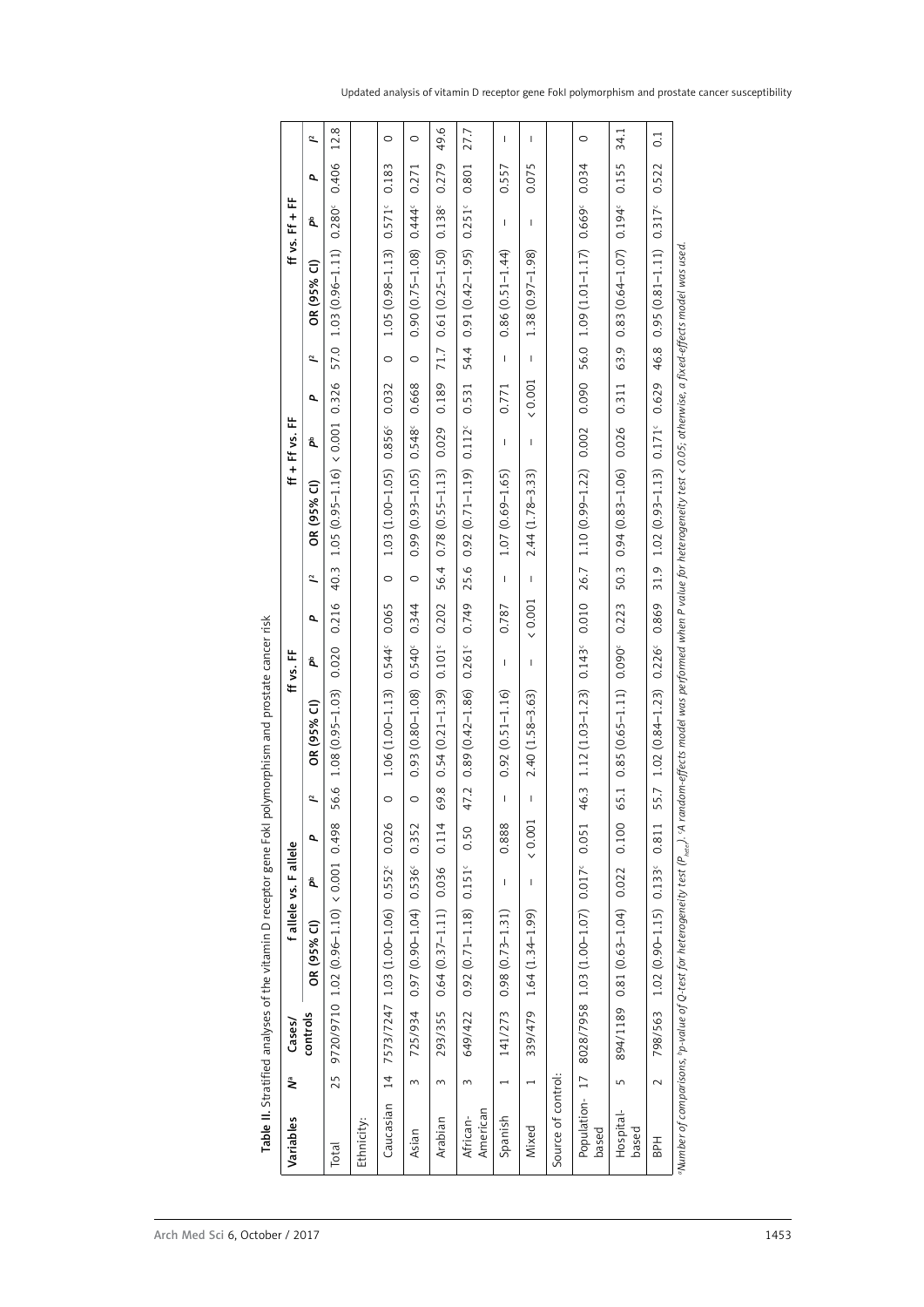Yuan-Yuan Mi, Yang-Zhi Chen, Jing Chen, Li-Feng Zhang, Li Zuo, Jian-Gang Zou



Figure 2. Forest plot of prostate cancer risk associated with the VDR FokI gene polymorphism (allelic contrast of f allele vs. F allele, random-effects)

comparison (fixed-effects OR = 1.02, 95% CI: 0.84–1.23,  $p_{heterogeneity} = 0.226$ ,  $p = 0.869$ ,  $l^2 = 31.9$ ) and the recessive genetic model (fixed-effects OR = 0.95, 95% CI: 0.81–1.11,  $p_{heterogeneity} = 0.317$ ,  $p = 0.522, l^2 = 0.1$ ).

#### Publication bias

Egger's test and Begg's funnel plot were carried out to evaluate the literature's publication bias. No obvious evidence of publication bias was found (f allele vs. F allele,  $t = -2.30$ ,  $p = 0.031$ , Figure 6; ff vs. FF, *t* = –1.29, *p* = 0.209; ff vs. FF,  $t = -1.18$ ,  $p = 0.251$ ; ff + Ff vs. FF,  $t = -1.60$ , *p* = 0.251; ff vs. Ff + FF, *t* = –2.06, *p* = 0.051).

## Discussion

Genetic susceptibility of solid tumors has led to growing attention to polymorphism studies of genes involved in the pathogenesis of carcinogenesis. Accumulating data have provided evidence that a low level of vitamin D is a risk factor for prostate cancer [40–42]. The vitamin D receptor, a significant regulator of the vitamin D pathway, could regulate conversion of serum 25(OH)D into the active hormone 1,25-dihydroxyvitamin D and mediate downstream transcription of a series of target genes [43]. Thus the FokI polymorphism of the VDR gene, encoding key proteins in vitamin D metabolism, has been chosen as a candidate polymorphism for prostate cancer susceptibility [44]. Nowadays, there is an increasing number of studies evaluating the FokI polymorphic variants of the VDR gene in prostate cancer susceptibility [45, 46]. Nevertheless, the association between this polymorphism and prostate cancer risk remains conflicting. Meta-analysis is used to combine the previous results to yield the most reliable and comprehensive conclusion because the individual research was too minor to achieve a valid conclusion [47, 48]. In this article, novel case-control studies from the last years were enrolled and a meta-analysis containing 9,720 prostate cancer patients and 9,710 controls from 25 independent case-control studies was performed.

Ethnicity is a significant biological factor which may affect the VDR functions via gene-gene interactions. When all the eligible studies were pooled into the meta-analysis, no obvious association of the VDR FokI polymorphism and prostate cancer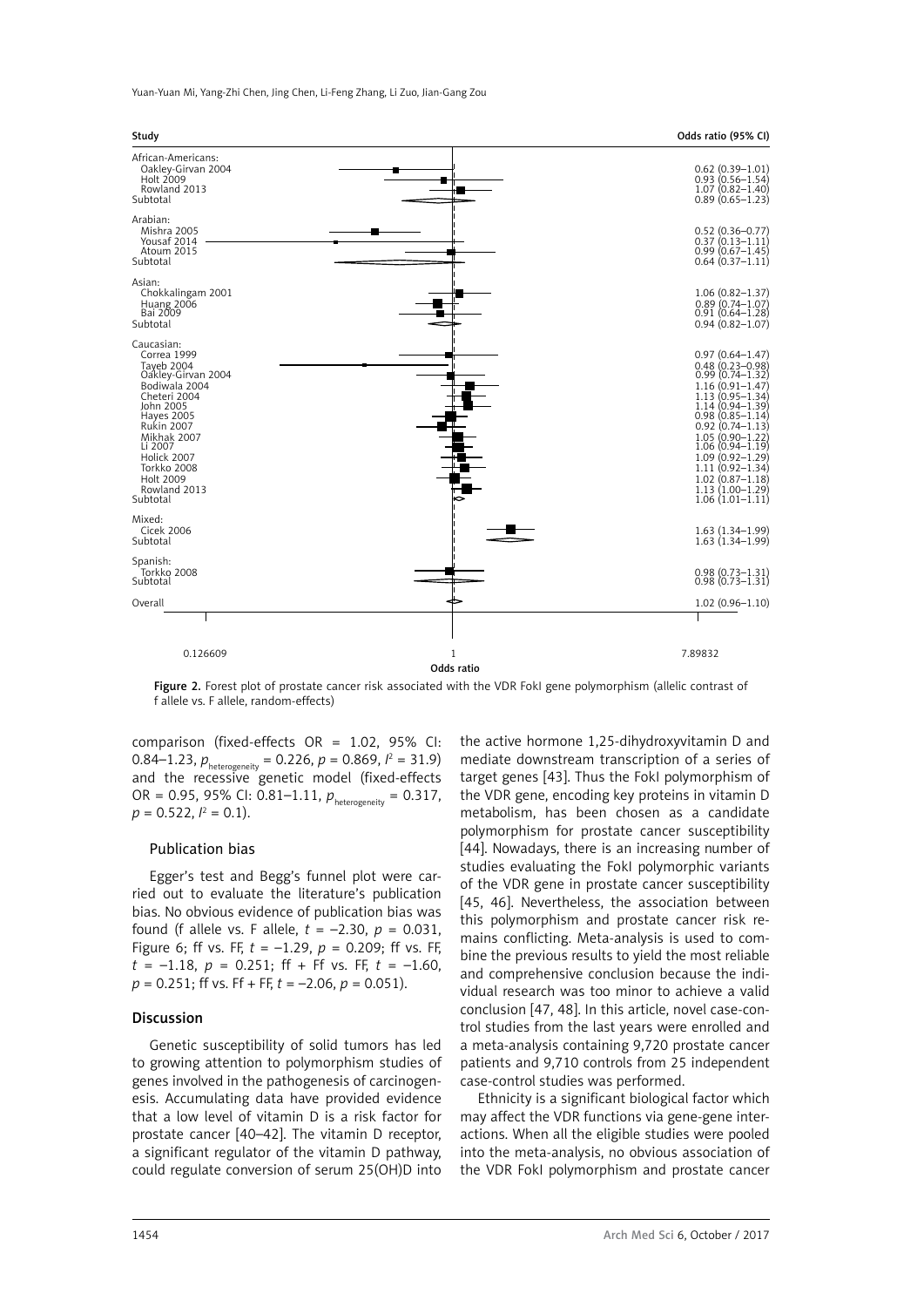| Study                                                                                                                                                                                                                                                  | Risk ratio (95% CI)                                                                                                                                                                                                                                                                                                                               | % Weight                                                                                               |
|--------------------------------------------------------------------------------------------------------------------------------------------------------------------------------------------------------------------------------------------------------|---------------------------------------------------------------------------------------------------------------------------------------------------------------------------------------------------------------------------------------------------------------------------------------------------------------------------------------------------|--------------------------------------------------------------------------------------------------------|
| African-Americans:<br>Oakley-Girvan 2004<br>Holt 2009<br>Rowland 2013<br>Subtotal                                                                                                                                                                      | $0.68(0.46 - 1.01)$<br>$0.95(0.64 - 1.39)$<br>$1.06(0.86 - 1.29)$<br>$0.92(0.71 - 1.18)$                                                                                                                                                                                                                                                          | 1.0<br>1.0<br>2.8<br>4.8                                                                               |
| Arabian:<br>Mishra 2005<br>Yousaf 2014<br>Atoum 2015<br>Subtotal                                                                                                                                                                                       | $0.63(0.47-0.83)$<br>$0.41(0.15 - 1.13)$<br>$0.99(0.79 - 1.25)$<br>$0.72(0.47 - 1.12)$                                                                                                                                                                                                                                                            | 1.7<br>0.2<br>2.3<br>4.2                                                                               |
| Asian:<br>Chokkalingam 2001<br>Huang 2006<br>Bai 2009<br>Subtotal                                                                                                                                                                                      | $1.03(0.90 - 1.18)$<br>$0.94(0.85 - 1.04)$<br>$0.95(0.79 - 1.14)$<br>$0.97(0.90 - 1.04)$                                                                                                                                                                                                                                                          | 4.4<br>5.8<br>3.3<br>13.4                                                                              |
| Caucasian:<br>Correa 1999<br>Taveb 2004<br>Oakley-Girvan 2004<br>Bodiwala 2004<br>Cheteri 2004<br>John 2005<br><b>Hayes 2005</b><br><b>Rukin 2007</b><br>Mikhak 2007<br>Li 2007<br>Holick 2007<br>Torkko 2008<br>Holt 2009<br>Rowland 2013<br>Subtotal | $0.98(0.75 - 1.29)$<br>$0.61(0.37 - 1.01)$<br>$0.99(0.83 - 1.19)$<br>$1.10(0.94 - 1.28)$<br>$1.08(0.97 - 1.20)$<br>$1.09(0.96 - 1.22)$<br>$0.99(0.90 - 1.09)$<br>$0.97(0.90 - 1.05)$<br>$1.03(0.94 - 1.13)$<br>$1.04(0.96 - 1.11)$<br>$1.05(0.95 - 1.17)$<br>$1.07(0.95 - 1.20)$<br>$1.01(0.92 - 1.11)$<br>$1.08(1.00-1.17)$<br>$1.03(1.00-1.06)$ | 1.8<br>0.6<br>3.3<br>4.0<br>5.5<br>5.0<br>5.9<br>6.6<br>6.0<br>6.8<br>5.6<br>5.1<br>6.0<br>6.6<br>68.7 |
| Mixed:<br><b>Cicek 2006</b><br>Subtotal                                                                                                                                                                                                                | $1.32(1.18 - 1.48)$<br>$1.32(1.18 - 1.48)$                                                                                                                                                                                                                                                                                                        | 5.2<br>5.2                                                                                             |
| Spanish:<br>Torkko 2008<br>Subtotal                                                                                                                                                                                                                    | $0.99(0.84 - 1.16)$<br>$0.99(0.84 - 1.16)$                                                                                                                                                                                                                                                                                                        | 3.7<br>3.7                                                                                             |
| Overall                                                                                                                                                                                                                                                | $1.02(0.98 - 1.06)$                                                                                                                                                                                                                                                                                                                               | 100.0                                                                                                  |
| 0.145911                                                                                                                                                                                                                                               | 1<br>Risk ratio                                                                                                                                                                                                                                                                                                                                   | 6.85345                                                                                                |

Figure 3. Forest plot of prostate cancer risk associated with the VDR FokI gene polymorphism (allelic contrast of f allele vs. F allele) in the analyses stratified by ethnicity. The squares and horizontal lines represent the study-specific OR and 95% CI. The area of the *squares* reflects the weight (inverse of the variance). The diamond corresponds to the summary OR and 95% CI. Separate details are summarized in Table I

risk was identified. However, in subgroup analysis by ethnicity, positive associations existed in Caucasian descendents (under the allelic contrast and dominant genetic model) but not in Asians, Arabians and African-Americans. Furthermore, in the analysis stratified by source of control, this VDR FokI variant was observed to increase the prostate cancer susceptibility in population-based studies (in homozygote comparison and the recessive genetic model), while no positive association was found in hospital-based and BPH-based controls. Nevertheless, some limitations of this pooled analysis ought to be addressed. The first limitation is the insufficient number of cases when specifying various ethnic backgrounds of prostate cancer. Only three studies were based on Asian [19, 34, 35] and Arabian descendents [16, 17, 28]. Second, some risk factors including age, smoking exposure, drinking, and family history were absent in this study. We tried to evaluate the gene and environment interaction effect on the susceptibility to prostate cancer. Unfortunate-

ly, the available data were not sufficient. Third, it has been suggested that positive results tend to be published faster than those with a 'negative' conclusion, which may need longer time to be accepted in time-lag bias [49]. In addition, combined interaction of multiple gene polymorphisms may have a stronger association with prostate cancer susceptibility, which is beyond the detection capacity of the present analysis.

On the other hand, the present meta-analysis has some key advantages compared with individual case-control studies. First, substantial numbers of cases and control subjects were enrolled from a variety of studies, which can significantly enhance the statistical power. Second, the quality of the case-control studies in this analysis was satisfactory and met the selection criteria with a wide representation. Third, no significant publication bias was detected through the qualitative funnel plot, which indicated that the conclusions are relatively stable and publication bias may not lead to an influence on the results of the present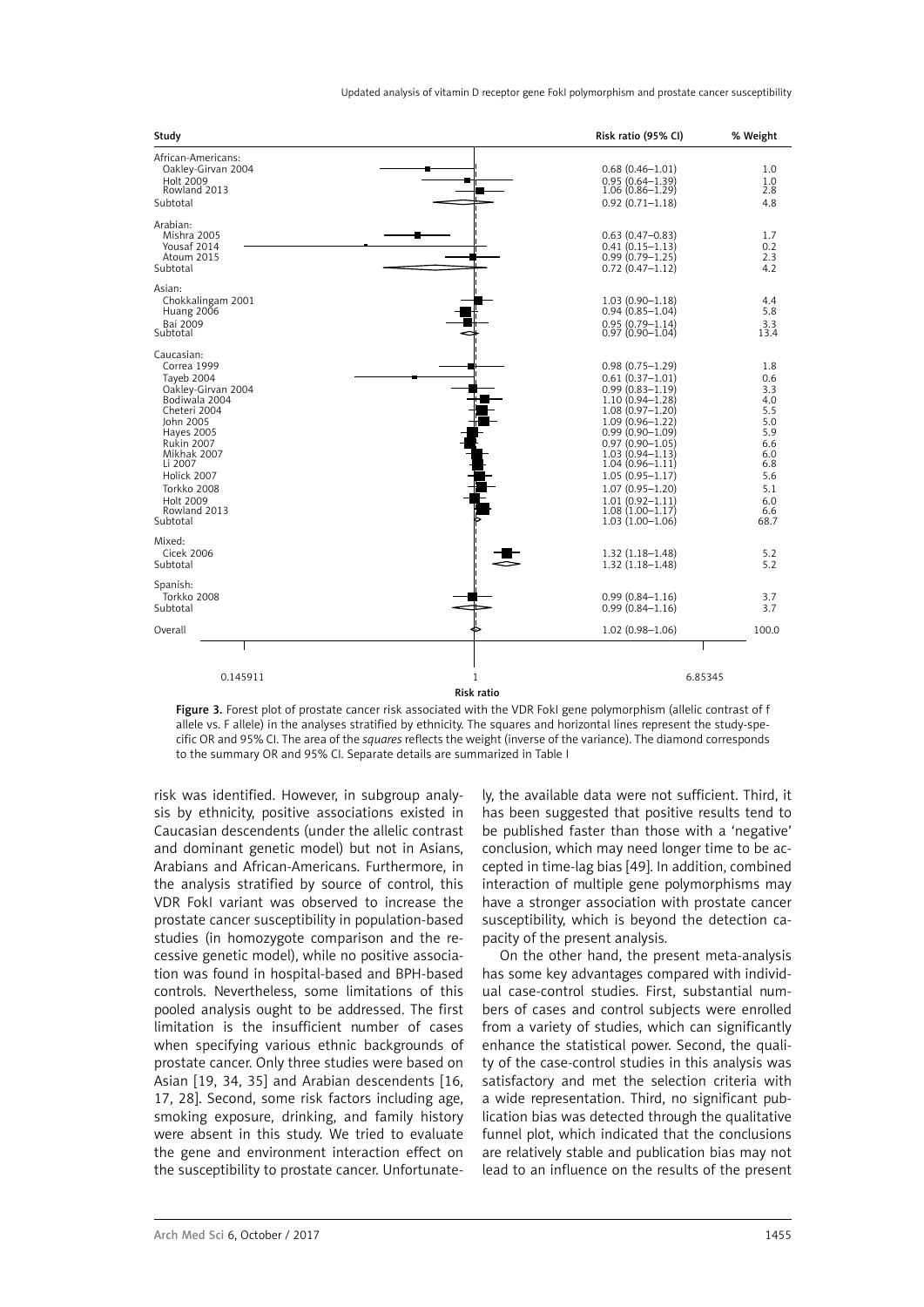Yuan-Yuan Mi, Yang-Zhi Chen, Jing Chen, Li-Feng Zhang, Li Zuo, Jian-Gang Zou

| Study                                                                                                                                            |          |            | Risk ratio (95% CI)                                                                                                                                                                | % Weight                                               |
|--------------------------------------------------------------------------------------------------------------------------------------------------|----------|------------|------------------------------------------------------------------------------------------------------------------------------------------------------------------------------------|--------------------------------------------------------|
| Advanced PCa:<br>Chokkalingam 2001<br>John 2005<br><b>Cicek 2006</b><br>Huang 2006<br>Rowland 2013a<br>Rowland 2013b<br>Cheteri 2004<br>Subtotal |          |            | $1.00(0.66 - 1.52)$<br>$1.24(0.90 - 1.72)$<br>$1.10(0.71 - 1.71)$<br>$0.87(0.63 - 1.19)$<br>$1.04(0.44 - 2.45)$<br>$1.29(1.03 - 1.61)$<br>$1.37(0.94 - 1.99)$<br>$1.15(1.01-1.32)$ | 5.7<br>9.5<br>5.1<br>9.9<br>1.4<br>19.8<br>7.1<br>58.5 |
| Localized PCa:<br>Chokkalingam 2001<br><b>Cicek 2006</b><br>Huang 2006<br>Rowland 2013a<br>Rowland 2013b<br>Cheteri 2004<br>Subtotal             |          |            | $1.20(0.75 - 1.92)$<br>$1.00(0.64 - 1.57)$<br>$0.85(0.62 - 1.16)$<br>$1.67(0.76 - 3.68)$<br>$0.97(0.69 - 1.35)$<br>$1.08(0.80 - 1.46)$<br>$1.01(0.87 - 1.19)$                      | 4.6<br>4.9<br>10.1<br>1.6<br>9.0<br>11.3<br>41.5       |
| Overall                                                                                                                                          |          |            | $1.09(0.99 - 1.21)$                                                                                                                                                                | 100.0                                                  |
|                                                                                                                                                  | 0.271802 |            | 3.67913                                                                                                                                                                            |                                                        |
|                                                                                                                                                  |          | Risk ratio |                                                                                                                                                                                    |                                                        |

Figure 4. Association between the VDR FokI gene polymorphism and different stages of prostate cancer (PCa), evaluated under the recessive genetic model. The area of the squares reflects the weight. The squares and horizontal lines represent the study-specific OR and 95% CI. The diamond corresponds to the summary OR and 95% CI

| Study              | Risk ratio (95% CI) | % Weight |
|--------------------|---------------------|----------|
| BPH:               |                     |          |
| Bodiwala 2004      | $1.20(0.84 - 1.71)$ | 3.7      |
| <b>Rukin 2007</b>  | $0.97(0.86 - 1.09)$ | 9.7      |
| Subtotal           | $1.02(0.84 - 1.23)$ | 13.4     |
| HB:                |                     |          |
| Chokkalingam 2001  | $1.07(0.80 - 1.44)$ | 4.7      |
| Mishra 2005        | $0.29(0.11 - 0.76)$ | 0.7      |
| Huang 2006         | $0.88(0.71 - 1.08)$ | 6.8      |
| Bai 2009           | $0.89(0.62 - 1.29)$ | 3.6      |
| Yousaf 2014        | $0.41(0.10-1.72)$   | 0.3      |
| Subtotal           | $0.85(0.65 - 1.11)$ | 16.2     |
| PB:                |                     |          |
| Correa 1999        | $0.87(0.39 - 1.97)$ | 1.0      |
| Tayeb 2004         | $0.32(0.08 - 1.30)$ | 0.3      |
| Oakley-Girvan 2004 | $0.87(0.55 - 1.39)$ | 2.5      |
| Oakley-Girvan 2004 | $0.72(0.20 - 2.58)$ | 0.4      |
| Cheteri 2004       | $1.19(0.93 - 1.52)$ | 5.9      |
| John 2005          | $1.24(0.92 - 1.68)$ | 4.7      |
| <b>Hayes 2005</b>  | $0.99(0.78 - 1.25)$ | 6.1      |
| <b>Cicek 2006</b>  | $1.73(1.34 - 2.22)$ | 5.7      |
| Mikhak 2007        | $1.02(0.81 - 1.28)$ | 6.3      |
| Li 2007            | $1.07(0.90 - 1.28)$ | 7.7      |
| Holick 2007        | $1.12(0.88 - 1.43)$ | 5.9      |
| Torkko 2008        | $0.95(0.66 - 1.37)$ | 3.6      |
| Torkko 2008        | $1.18(0.88 - 1.59)$ | 4.8      |
| Holt 2009          | $0.32(0.06 - 1.68)$ | 0.2      |
| Holt 2009          | $1.05(0.84 - 1.32)$ | 6.2      |
| Rowland 2013       | 1.33 (0.65-2.70)    | 1.2      |
| Rowland 2013       | $1.22(1.00-1.48)$   | 7.1      |
| Atoum 2015         | $1.18(0.47 - 2.94)$ | 0.8      |
| Subtotal           | $1.12(1.03 - 1.23)$ | 70.4     |
| Overall            | $1.06(0.98 - 1.16)$ | 100.0    |
|                    |                     |          |
| 0.61405            | 1                   | 16.2850  |
|                    | Risk ratio          |          |
|                    |                     |          |

Figure 5. Association between the VDR FokI gene polymorphism and prostate cancer (PCa) in subgroup analysis by source of control (under homozygote comparison). The area of the squares reflects the weight. The squares and horizontal lines represent the study-specific OR and 95% CI. The diamond corresponds to the summary OR and 95% CI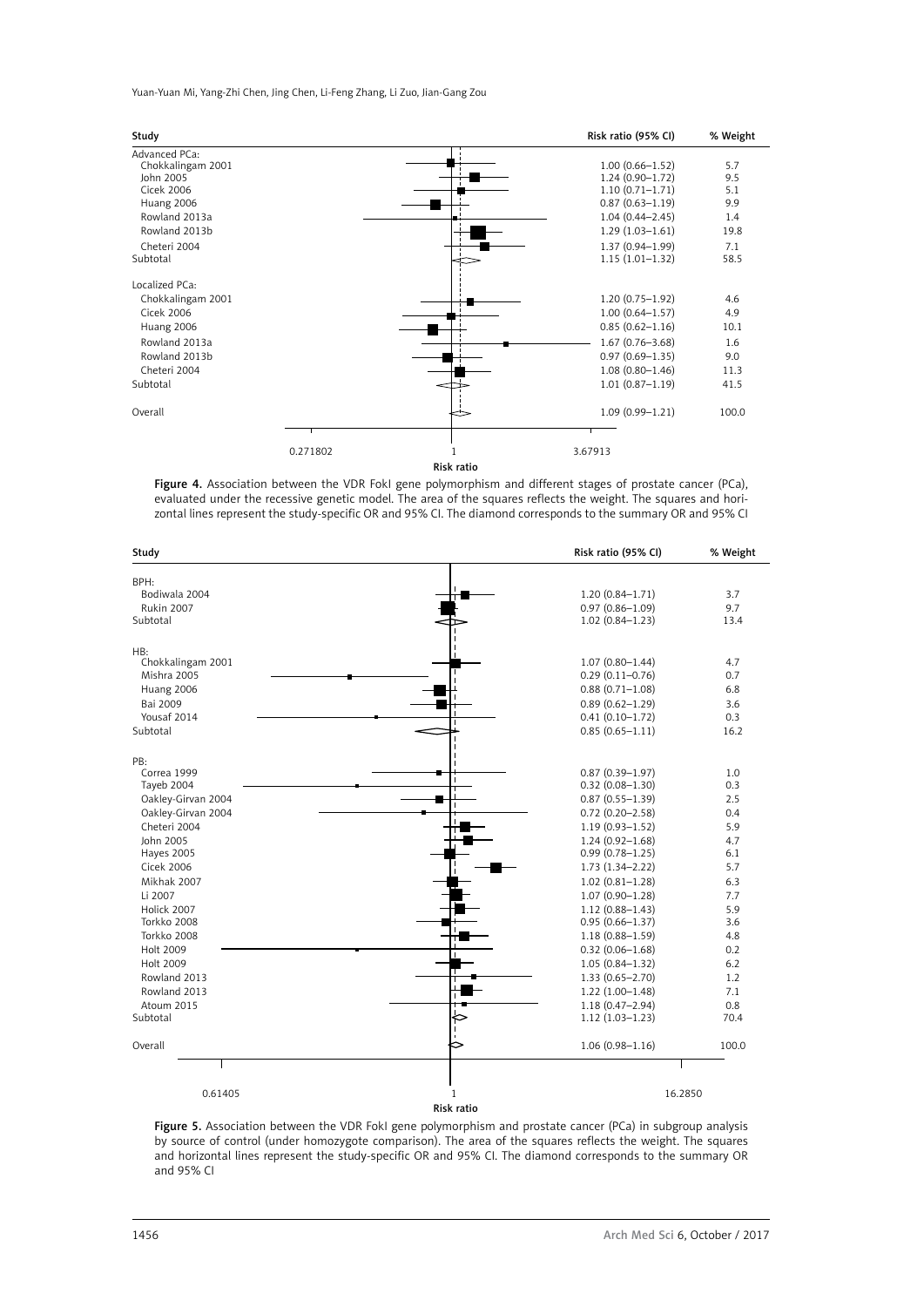

Figure 6. Begg's funnel plots to examine publication bias for allelic comparisons of VDR FokI polymorphism (f allele vs. F allele)

meta-analysis. In addition, studies using males with benign prostatic hyperplasia (BPH) as control subjects were enrolled. The reason for this inclusion was based on the assumption that BPH is a benign disease which has a similar probability for developing prostate cancer compared with normal prostate tissues. Previous epidemiological studies have provided no evidence concerning the association of increased BPH risk with VDR polymorphisms [50, 51]. Furthermore, the genotype distribution of the control population met the Hardy–Weinberg equilibrium in 23 of the studies.

In conclusion, this meta-analysis showed evidence that the VDR FokI variant may contribute to the risk for developing prostate cancer in a Caucasian population, but not with other descendents. Furthermore, there is a significant association between this variant and advanced prostate cancer. However, no association was detected in the overall analysis when all eligible studies were pooled into the analysis. Therefore, large, well-designed epidemiological studies, particularly referring to gene-environment interactions, are necessary to achieve a comprehensive conclusion of the association between VDR FokI polymorphism and prostate cancer risk.

#### Acknowledgments

Yuan-Yuan Mi, Yang-Zhi Chen and Jing Chen contributed equally to this work.

This study was supported by the foundation of High-Level Medical Talents Training Project (No. 2016CZBJ035).

#### Conflict of interest

The authors declare no conflict of interest.

#### References

1. Heidenreich A, Bastian PJ, Bellmunt J, et al. EAU guidelines on prostate cancer. part 1: screening, diagnosis, and local treatment with curative intent-update 2013. Eur Urol 2014; 65: 124-37.

- 2. Jemal A, Siegel R, Ward E, et al. Cancer statistics, 2009. CA Cancer J Clin 2009; 59: 225-49.
- 3. Boyle P, Ferlay J. Cancer incidence and mortality in Europe, 2004. Ann Oncol 2005; 16: 481-8.
- 4. Quinn M, Babb P. Patterns and trends in prostate cancer incidence, survival, prevalence and mortality. Part I: international comparisons. BJU Int 2002; 90: 162-73.
- 5. Ostrander EA, Stanford JL. Genetics of prostate cancer: too many loci, too few genes. Am J Hum Genet 2000; 67: 1367-75.
- 6. Ferlay J, Shin HR, Bray F, Forman D, Mathers C, Parkin DM. Estimates of worldwide burden of cancer in 2008: GLO-BOCAN 2008. Int J Cancer 2010; 127: 2893-917.
- 7. Zmuda JM, Cauley JA, Ferrell RE. Molecular epidemiology of vitamin D receptor gene variants. Epidemiol Rev 2000; 22: 203-17.
- 8. Miller GJ, Stapleton GE, Ferrara JA, et al. The human prostatic carcinoma cell line LNCaP expresses biologically active, specific receptors for 1 alpha,25-dihydroxyvitamin D3. Cancer Res 1992; 52: 515-20.
- 9. Schwartz GG. Circulating vitamin D and risk of prostate cancer: letter. Cancer Epidemiol Biomarkers Prev 2012; 21: 246.
- 10. Bao BY, Yeh SD, Lee YF. 1alpha,25-dihydroxyvitamin D3 inhibits prostate cancer cell invasion via modulation of selective proteases. Carcinogenesis 2006; 27: 32-42.
- 11. Krishnan AV, Peehl DM, Feldman D. Inhibition of prostate cancer growth by vitamin D: regulation of target gene expression. J Cell Biochem 2003; 88: 363-71.
- 12. Schwartz GG, Hulka BS. Is vitamin D deficiency a risk factor for prostate cancer? (Hypothesis). Anticancer Res 1990; 10: 1307-11.
- 13. Raimondi S, Johansson H, Maisonneuve P, Gandini S. Review and meta-analysis on vitamin D receptor polymorphisms and cancer risk. Carcinogenesis 2009; 30: 1170-80.
- 14. Whitfield GK, Remus LS, Jurutka PW, et al. Functionally relevant polymorphisms in the human nuclear vitamin D receptor gene. Mol Cell Endocrinol 2001; 177: 145-59.
- 15. Berndt SI, Dodson JL, Huang WY, Nicodemus KK. A systematic review of vitamin D receptor gene polymorphisms and prostate cancer risk. J Urol 2006; 175: 1613-23.
- 16. Atoum MF, AlKateeb D, AlHaj Mahmoud SA. The Fok1 vitamin D receptor gene polymorphism and 25(OH) D serum levels and prostate cancer among Jordanian men. Asian Pac J Cancer Prev 2015; 16: 2227-30.
- 17. Yousaf N, Afzal S, Hayat T, et al. Association of vitamin D receptor gene polymorphisms with prostate cancer risk in the Pakistani population. Asian Pac J Cancer Prev 2014; 15: 10009-13.
- 18. Rowland GW, Schwartz GG, John EM, Ingles SA. Protective effects of low calcium intake and low calcium absorption vitamin D receptor genotype in the California Collaborative Prostate Cancer Study. Cancer Epidemiol Biomarkers Prev 2013; 22: 16-24.
- 19. Bai Y, Yu Y, Yu B, et al. Association of vitamin D receptor polymorphisms with the risk of prostate cancer in the Han population of Southern China. BMC Med Genet 2009; 10: 125.
- 20. Holt SK, Kwon EM, Peters U, Ostrander EA, Stanford JL. Vitamin D pathway gene variants and prostate cancer risk. Cancer Epidemiol Biomarkers Prev 2009; 18: 1929-33.
- 21. Torkko KC, van Bokhoven A, Mai P, et al. VDR and SR-D5A2 polymorphisms combine to increase risk for pros-